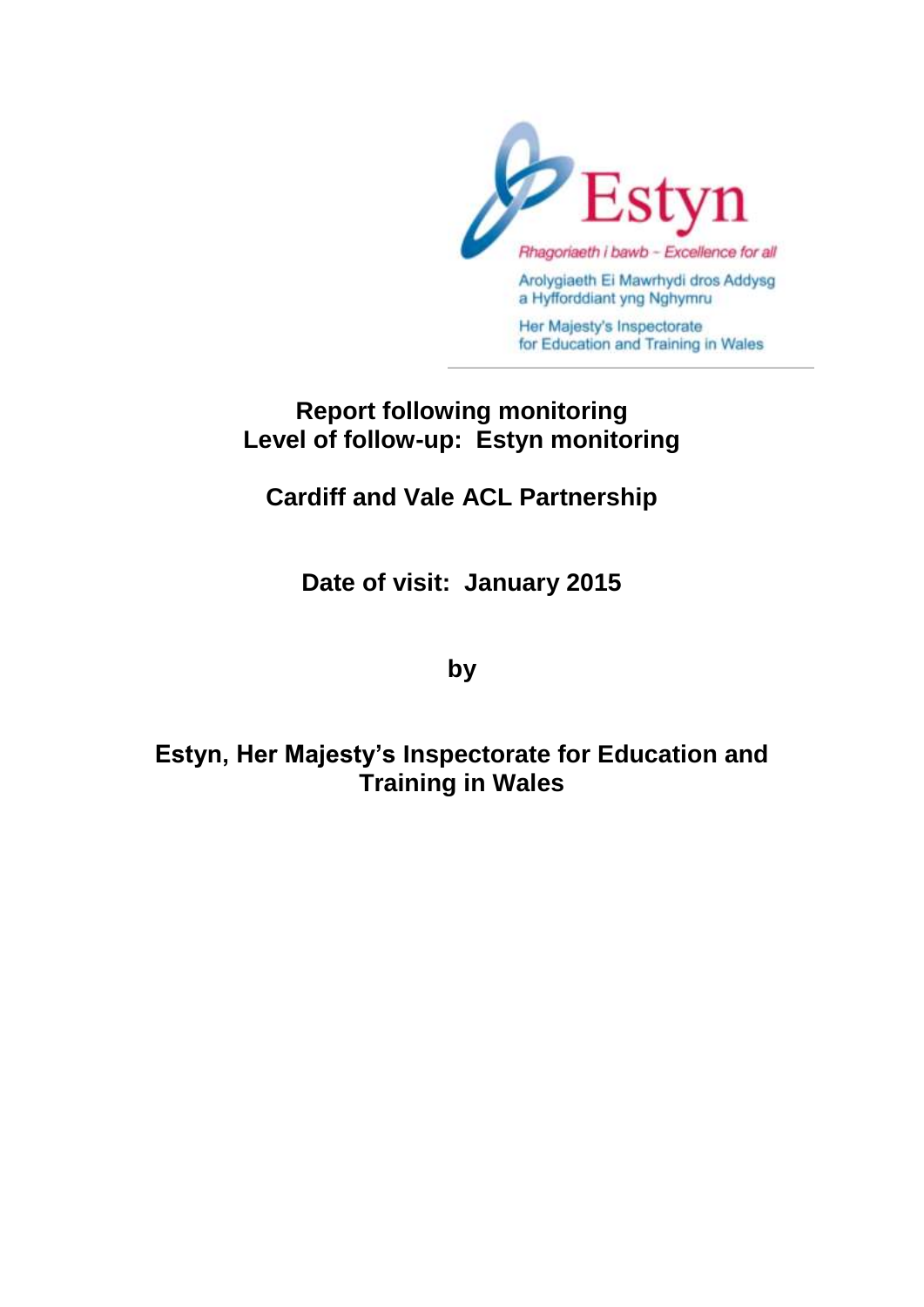**© Crown Copyright 2015: This report may be re-used free of charge in any format or medium provided that it is re-used accurately and not used in a misleading context. The material must be acknowledged as Crown copyright and the title of the report specified.**

# **The monitoring team**

| Penny Lewis            | <b>Reporting Inspector</b> |
|------------------------|----------------------------|
| Liam Kealy             | <b>Team Inspector</b>      |
| <b>Bernard Hayward</b> | <b>Team Inspector</b>      |
| <b>Steve Bell</b>      | <b>Team Inspector</b>      |
| Andrew Ogle            | Peer Inspector             |
| <b>Steve Kelshaw</b>   | Peer Inspector             |
| Nicola Campbell        | Nominee                    |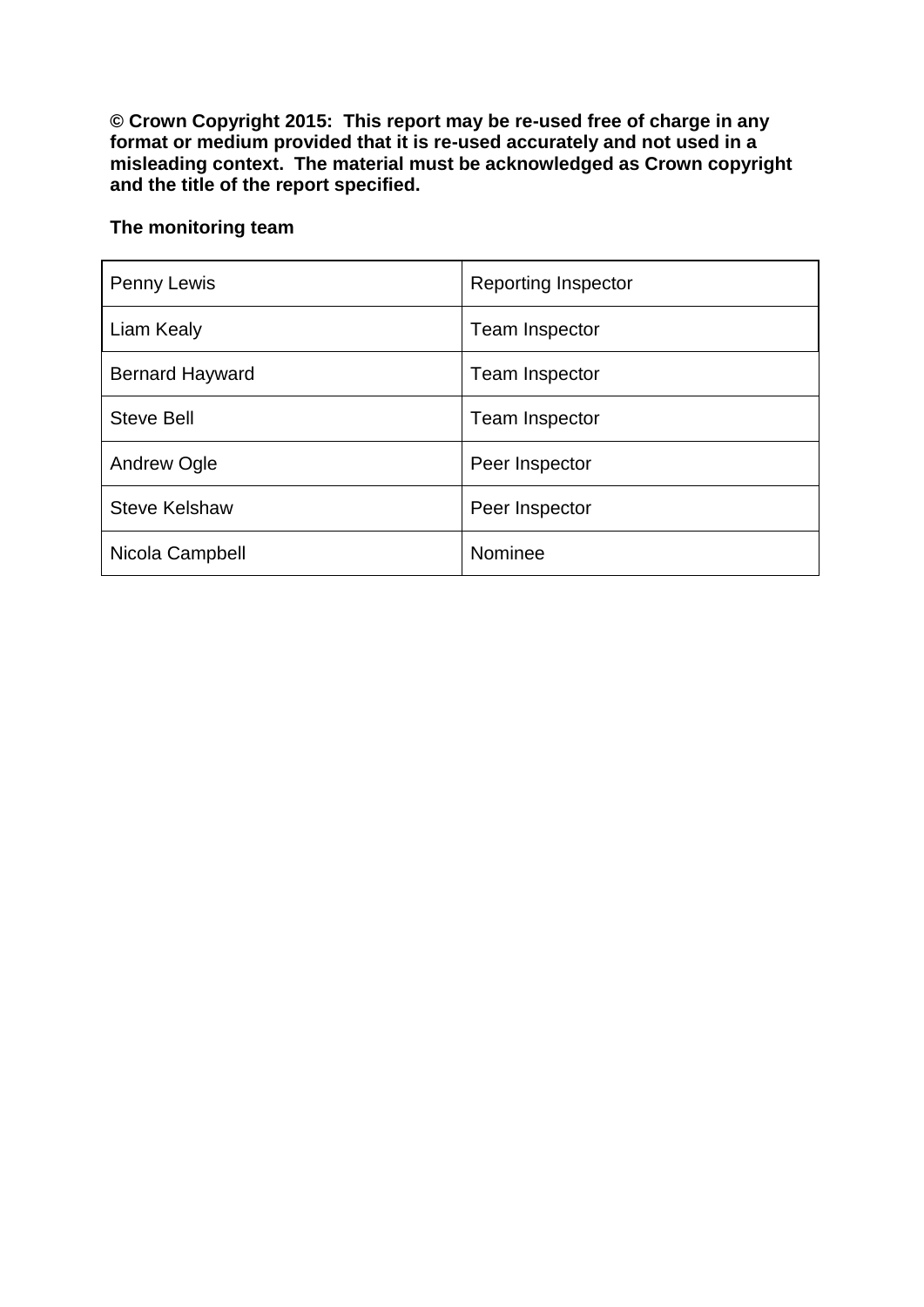#### **Outcome of monitoring visit**

Following the core inspections of Cardiff Adult Community Learning Partnership in January 2013 and the Vale of Glamorgan Adult Community Learning Partnership in February 2013, the two partnerships amalgamated to form the Cardiff and Vale Adult Community Learning Partnership.

The Cardiff and Vale Adult Learning Partnership is judged to have made sufficient progress in relation to the recommendations from their separate core inspections. As a result, Her Majesty's Chief Inspector of Education and Training in Wales is removing the Cardiff and Vale Adult Community Learning Partnership from any further follow-up activity. Estyn will monitor progress against the recommendations during link visits to the partnership.

#### **Progress since the last inspection**

#### **Recommendation 1:**

#### **Cardiff Recommendation1: Improve success rates for all learners**

#### **Vale of Glamorgan Recommendation 1: Improve success rates and accreditation for all learners**

Very good progress in addressing the recommendation

Most partners' data in the new Cardiff and Vale Adult Community Learning Partnership shows a trend of increasing success rates over the last three years of published data (2010-2013). In the most recent published year (2012-2013) and, although still slightly below the national comparator of 84% for 2012-2013, learners across the partnership as a whole achieved a success rate of 80% - a significant rise of 12 percentage points from the previous year.

All partners share data regularly and the Quality and Data Group provides effective challenge and target setting to each of the partners. As a result, the partnership's unpublished data for 2013-2014 is robust and it indicates a continued upward trend, which is consistent across all partners.

The partnership's strategy of reducing the number learners enrolled on state funded leisure courses and focusing its resources on priority groups has led to a reduction in the overall number of enrolments and individual learners. However, the proportion of learners taking accredited courses has increased and learners on accredited courses are succeeding at higher rates.

Since 2011-2012, the proportion of learners enrolled from the most deprived areas has increased. Learners from the lowest two deprivation deciles now account for 31% of the partnership's learners (2013-2014 unpublished data). Learners from more these more deprived areas are succeeding at rates comparable to the national averages.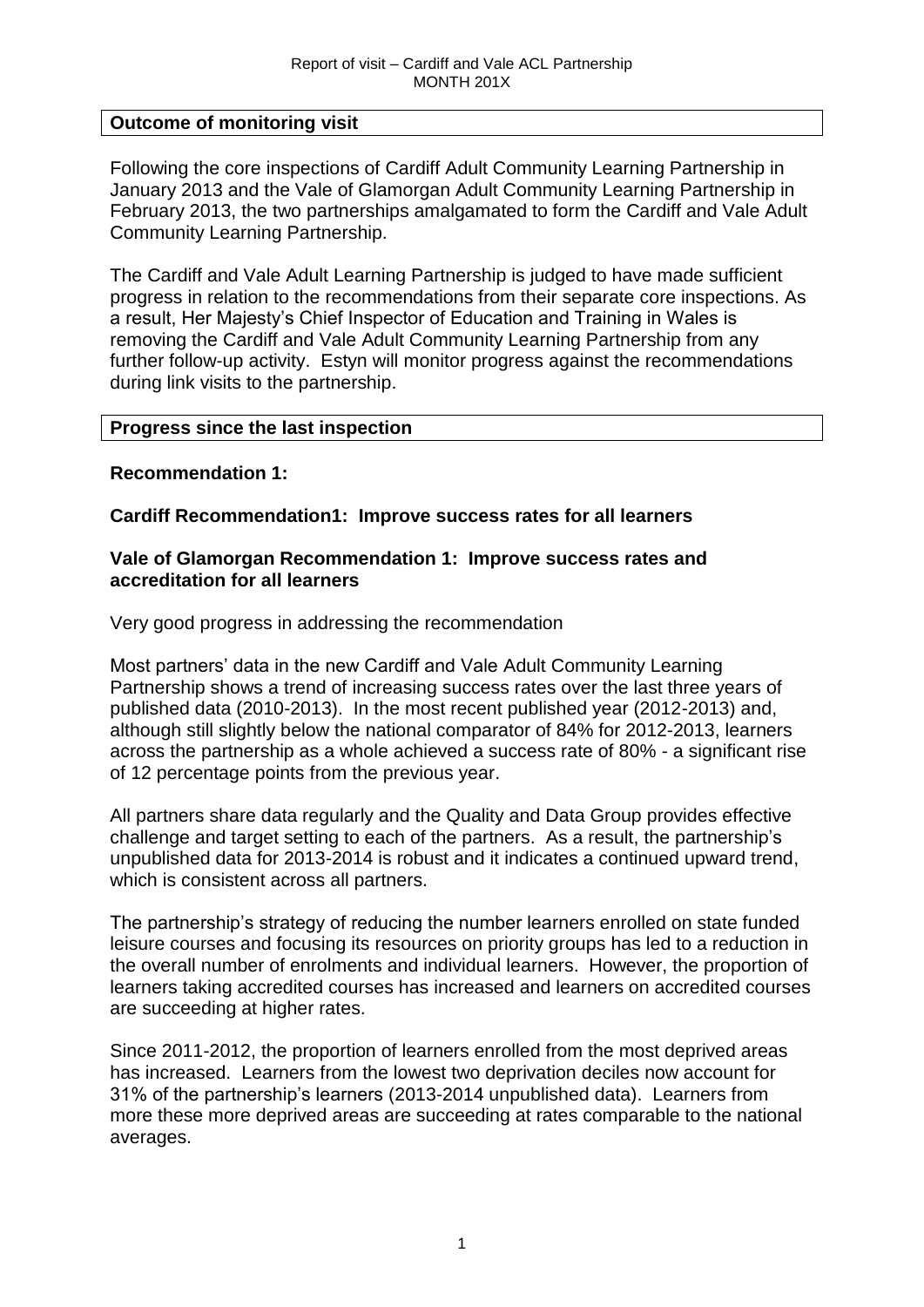Learners across the partnership generally enjoy their courses and make good progress. Learners on leisure programmes are able to focus their attention on aspects of their chosen subjects without the concern of formal assessments. In general, these learners make good progress over time and they develop their skills and interests appropriately. For example, learners with disabilities on dance and movement classes maintain their wellbeing through participating and socialising with friends. They develop and maintain their fitness, co-ordination and flexibility well.

Learners taking accredited ESOL classes have an opportunity to receive regular accreditation of their progress. Learners on creative writing programmes enjoy their courses. They are developing increasing confidence in their own writing skills and their ability to critique the work of other writers.

## **Recommendation 2:**

**Cardiff Recommendation 2: Improve the strategic leadership, management and co-ordination of adult community-based learning in Cardiff to make sure that provision is better aligned to local and national priorities and that all operational managers understand their roles and priorities** 

**Vale of Glamorgan Recommendation 4: Improve the strategic leadership, management and co-ordination of adult community-based learning in the Vale of Glamorgan to make sure that provision is better aligned to local and national priorities and set targets that challenge performance** 

Very good progress in addressing the recommendation

The most senior leaders across the partnership have improved significantly the quality and effectiveness of strategic leadership, management, and the co-ordination of adult community learning. They have taken strong ownership of the issues raised in both inspections and are tackling them in a robust and systematic way.

The partnership's strategic plan provides a good context for planning adult community learning. The plan takes good account of key national datasets to identify priority areas of work. The plan identifies clear strategic aims for the partnership and it sets out measurable objectives for each aim. The partnership makes appropriate use of measurable targets where it can in order to monitor progress. It makes good use of targets to identify its desired outcomes. It has built in review dates to check progress as work gathers momentum. As a result, staff at all levels have a good understanding of the work of the partnership and their respective roles and responsibilities in achieving the aims of the strategic plan.

The partnership has aligned its work very well to national priorities for adult community learning. It makes very good use of contextual information and data and learner performance data to set challenging targets for delivery and for improving outcomes. The partnership has a clear focus on raising learners' standards of achievement.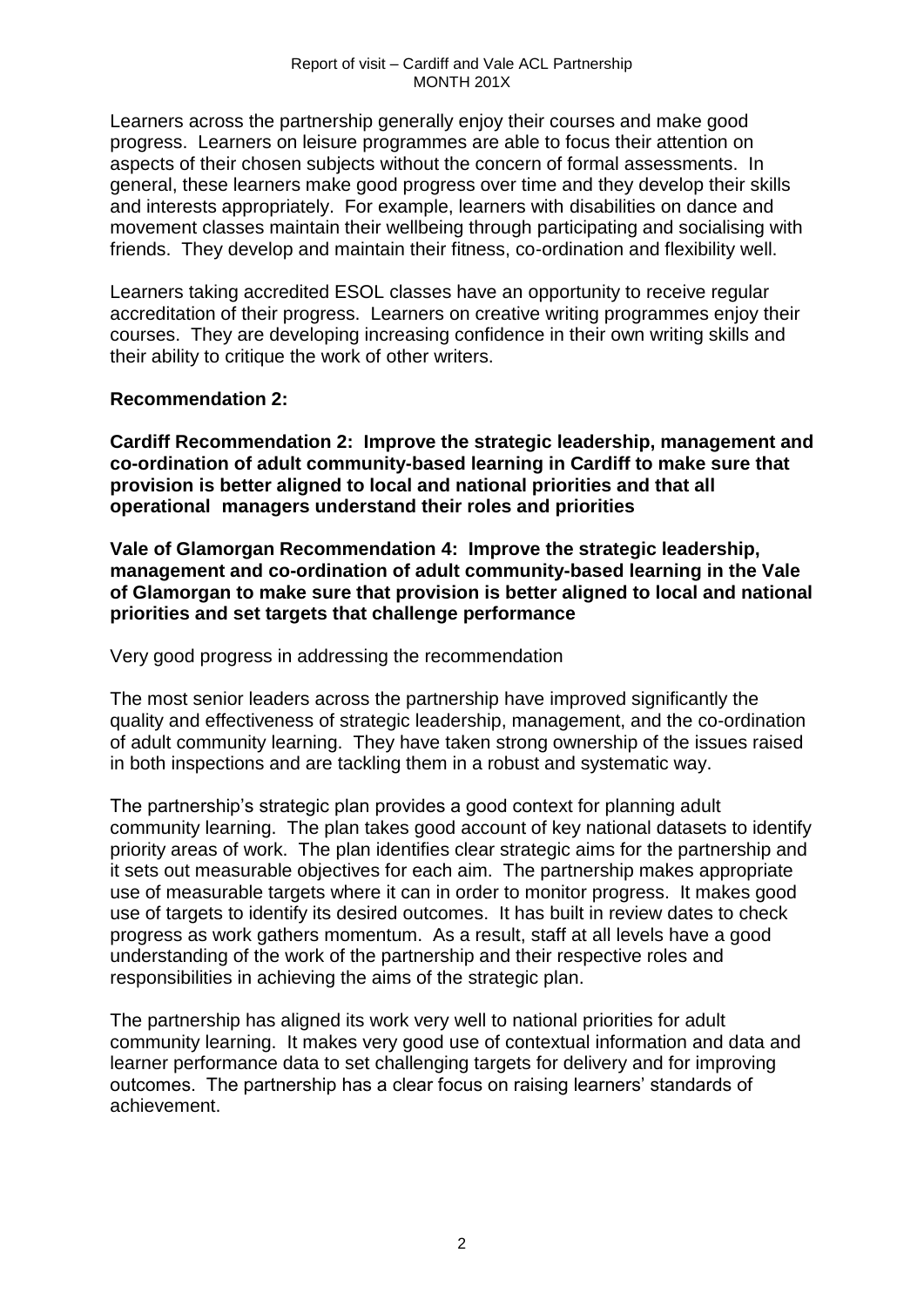All providers have combined to provide resources to fund the co-ordination and management of the partnership. As a result, the partnership utilises effectively the expertise of individual organisations to improve the quality of its work.

The partnership has set up robust arrangements for managing its work. The strategic management group reports on its performance to a joint local service board. The partnership has set up curriculum planning groups in both Cardiff and the Vale of Glamorgan, and a range of task and finish groups that address different aspects of its work. As a result, the partnership is able to implement, monitor, and report on its work efficiently.

The partnership has secured good support from local councillors and senior elected members in both local authorities. It has worked well with scrutiny committees in both local authorities to report on progress and make recommendations for change. The scrutiny committees have also given good support and challenge to the partnership. As a result, the partnership has been able to implement changes to the delivery of learning to adults effectively.

The partnership has secured strong support from all key stakeholders, including higher education providers, Job Centre Plus, Community First, Welsh language centre and third sector organisations. Consequently, it delivers effectively its work with priority groups of learners and it organises learning that supports learners to improve their health and wellbeing and to develop their interests.

#### **Recommendation 3:**

**Cardiff Recommendation 3: Improve the quality of the curriculum and provision offered to learners, especially in the most deprived areas and to priority groups of learners** 

**Vale of Glamorgan Recommendation 6: Review and revise the curriculum to ensure that all learners have equal access to appropriate learning opportunities** 

**Vale of Glamorgan Recommendation 2: Improve the provision for developing learners' literacy and numeracy skills, particularly to ensure that ABE learners have access to higher level courses**

Strong progress in addressing the recommendation

The partnerships' curriculum and progression groups have worked together effectively to break down barriers and to develop a better-focused curriculum.

The curriculum and progression groups send questionnaires to stakeholders to assess need and they consult learners termly to ensure that provision is focused and targeted. The benefits of this increased co-operation include better awareness of the range of provision offered across the partnership, which leads to better signposting and the reduction of duplication. It has improved shared ownership with stakeholders leading to better engagement and attendance. The partnership's curriculum and progression groups have put in place a number of common curricular themes, which they monitor carefully. The outcomes of monitoring have led to a useful unified needs' assessment.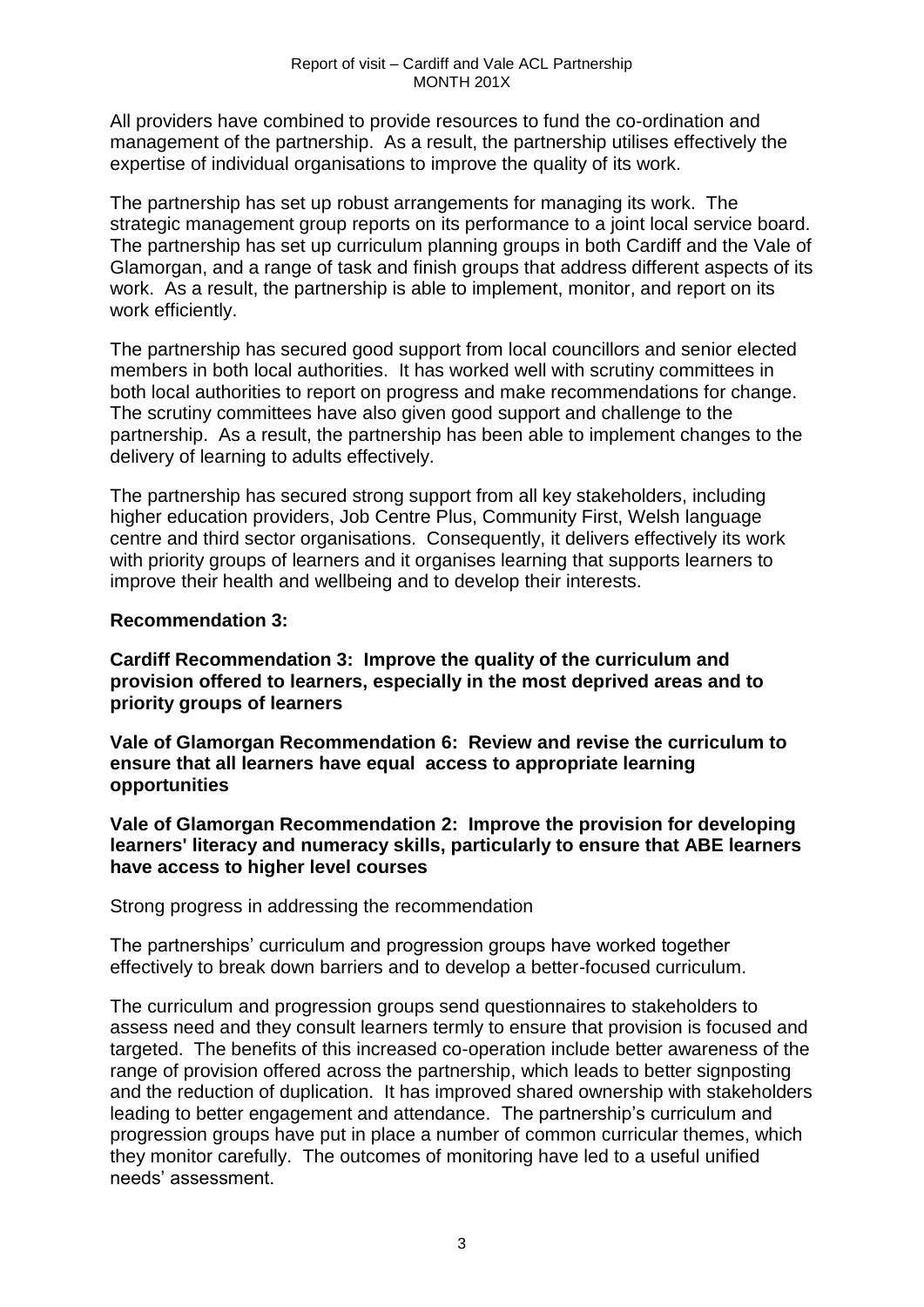There has been a significant increase in the level of accreditation, which has proved very popular with learners. ABE learners are encouraged to take Essential Skills Wales (ESW) qualifications up to and including Level 2. The partnership makes effective use of Agored Cymru units at Levels 1 and 2 to enhance learner motivation and achievement. However, the partnership has yet to embed Essential Skills fully across the skills for work agenda for priority learners.

The partnership is aware of the challenges that this collaborative approach to planning has generated: for example, the level of demand for ESOL within Cardiff continues to challenge the partnership. However, there is an evolving process within the curriculum and progression groups, which is resulting in providers developing a more flexible curriculum, offering shorter, more responsive courses according to identified need, some of which act as engagement activities before learners commit to longer and higher levels.

The separating out of the more traditional leisure-based courses and making them full cost-recovery has allowed for the move towards a curriculum that is directly focused on priority learning groups in areas of deprivation. Learners following leisure and wellbeing courses have welcomed the new arrangements, and enrolments on these programmes remain high. A series of attractive course brochures clearly distinguishing between the free and the full cost-recovery courses show the range of provision on offer and identify progression opportunities clearly for learners.

The partnership monitors the delivery of current provision carefully. It plans to extend the monitoring process to include additional success criteria to further improve the curriculum.

The partnership has worked well to remodel the delivery of the curriculum to establish substantial full cost recovery programmes for adult learners. This has released resources to increase provision that supports learners in priority areas. The partnership has improved its understanding of the total resources available for adult learning and is developing value for money indicators. However, it is yet to apply the outcomes of this work fully to how it deploys its resources.

#### **Recommendation 4:**

**Cardiff Recommendation 4: Improve arrangements for self-assessment and subsequent improvements by the partnership at a faster pace** 

#### **Vale of Glamorgan Recommendation 5: Analyse data robustly and improve quality processes to monitor and evaluate performance effectively to bring about improvement for learners**

Very good progress in addressing the recommendation

The partnership has submitted a robust self-assessment report (SAR), which provides a realistic evaluation of the progress made by the partnership since the core inspections. It provides clear actions for further improvement. The SAR is complemented by an effective Strategic Plan and Quality Development Plan. Strong partnership working and the active involvement of all providers underpin the self-assessment processes effectively.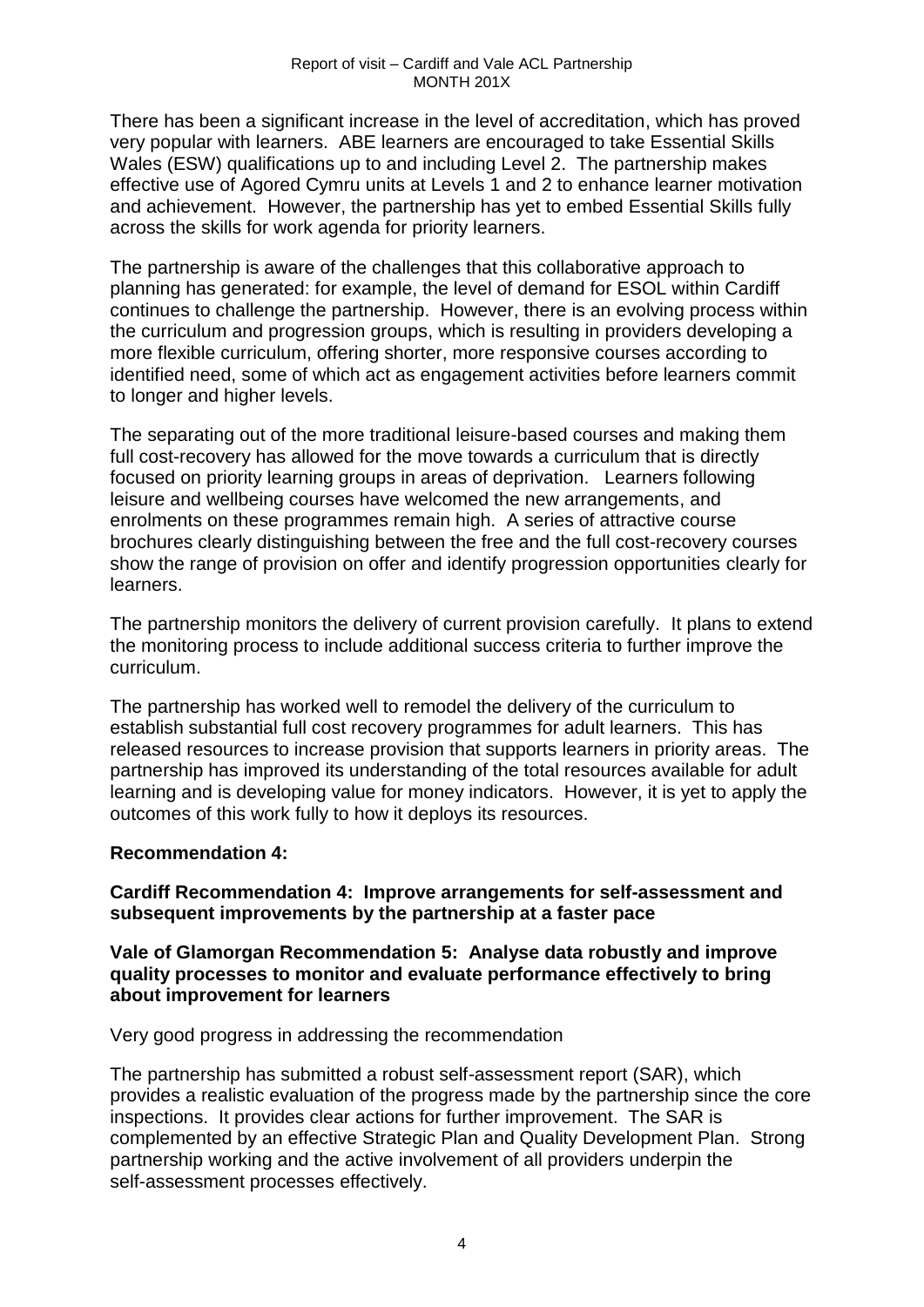The partnership has developed a good system for collecting data at individual provider and partnership level through one central provider. This allows managers within the partnership to have relevant data readily available to track progress. The partnership has made good use of the available data to inform the SAR and to make improvements in outcomes for learners. The partnership makes good use of a wide range of sources, such as contextual information about labour market trends, learner voice responses and enrolments from areas of deprivation to best target the provision to further strengthen its analysis. Plans are in place to undertake a Course Performance Initiative to provide a mechanism for the partnership to monitor and manage underperforming courses.

The partnership Quality and Data Group has worked well together to provide a supportive, yet challenging, environment to make improvements in learner outcomes. The group has membership of a sufficiently senior level and it is well attended. The group provides a good degree of scrutiny and challenge. Members of the group demonstrate trust in each other and they have developed an effective collaborative ethos. Providers with greater experience in quality processes have supported those with lesser experience.

Members from across the partnership have contributed effectively to writing the partnership SAR. It is evidence of the development of partnership working and improvement in the confidence and the ability of managers from across individual providers.

The partnership has significantly improved the quality processes underpinning the production of the SAR. Managers at an operational level are more effectively engaged in processes around data collection and analysis. As a result, they are more active in improving the quality of teaching and learning and support for learners. Managers show a better understanding of their role in ensuring better outcomes for learners in accredited and non-accredited classes. However, as yet, the partnership has yet to develop fully the processes through which it involves learners and tutors systematically in the self-assessment process.

There is evidence to show that the scrutiny and monitoring of the work at the most senior levels of the partnership is effective and that leaders across the range of providers have a good awareness of priorities and the progress being made to address recommendations.

The partnership has developed a useful Quality Charter. This is currently being considered as the basis for setting out the quality requirements expected from existing partners and any new providers joining the partnership.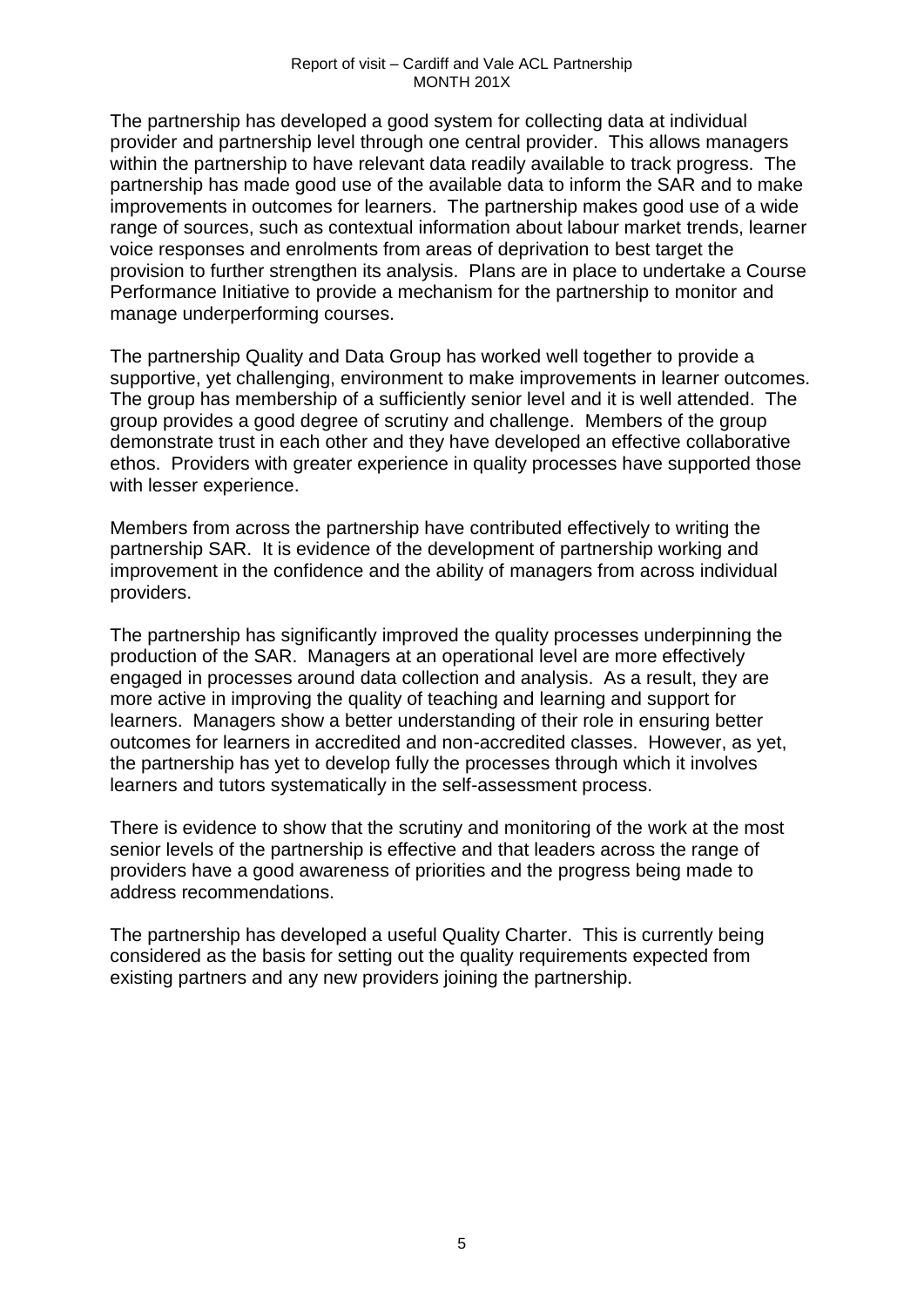**Recommendation 5:** 

# **Cardiff Recommendation 5: Improve the quality of teaching and make sure that all tutors fully understand their professional role**

## **Vale of Glamorgan Recommendation 3: Improve the quality of teaching across the partnership**

Strong progress in addressing the recommendation

Following the formation of the Cardiff and Vale Adult Community Learning Partnership, there has been a clearer focus on improving teaching and learning across the partnership area. This has been co-ordinated effectively by the Learning and Development Task and Finish (T&F) Group. This group has effective representation from all the main providers. With the active support of the partnership leaders, the group established their terms of reference and their learning and development strategy up to 2016. The group carried out an initial training needs analysis across the partnership. This identified the need to provide initial training to improve tutors' abilities in identifying learning needs and in improving support for learners. It has resulted in a series of professional development events to help tutors improve the quality of teaching and learning and their support for all learners, but specifically those with additional learning needs.

The group has established an effective cross-partnership process of lesson observation, which has included training for both observers and those being observed. All partners now use the same documentation for lesson observations, enabling observers to observe tutors delivering in other partners' provision. As a result, the quality process in relation to teaching and learning is more robust and effective. Observers use their shared understanding well to make more accurate judgements about learners' standards, the quality of teaching and learner support. Estyn-trained members of the Learning and Development Task and Finish group moderate observations across the partnership effectively, thereby ensuring more consistent judgements and outcomes.

A wide range of professional development events based on cross-partnership themes derived from observations help tutors to improve their performance and learners' outcomes. The partnership organises these events usefully across all areas of the partnership at a range of different times to encourage as wide as possible tutor attendance. Recent professional development events have included sessions on learner support awareness, digital literacy, and differentiation, mental health, training for observations, learner involvement agenda and managing stress.

Tutors are now beginning to make better use of technology in lesson preparation and delivery and to support their learners. In particular, they are beginning to make effective use of the partnership website's tutor resource area.

The monthly tutor newsletter is an important vehicle in communicating information on professional development events and effective practice. It is making a valuable contribution to developing a shared understanding between tutors. A few tutors make good use of the monthly learners' newsletter as a focus for learning activities during classes, particularly in ICT sessions.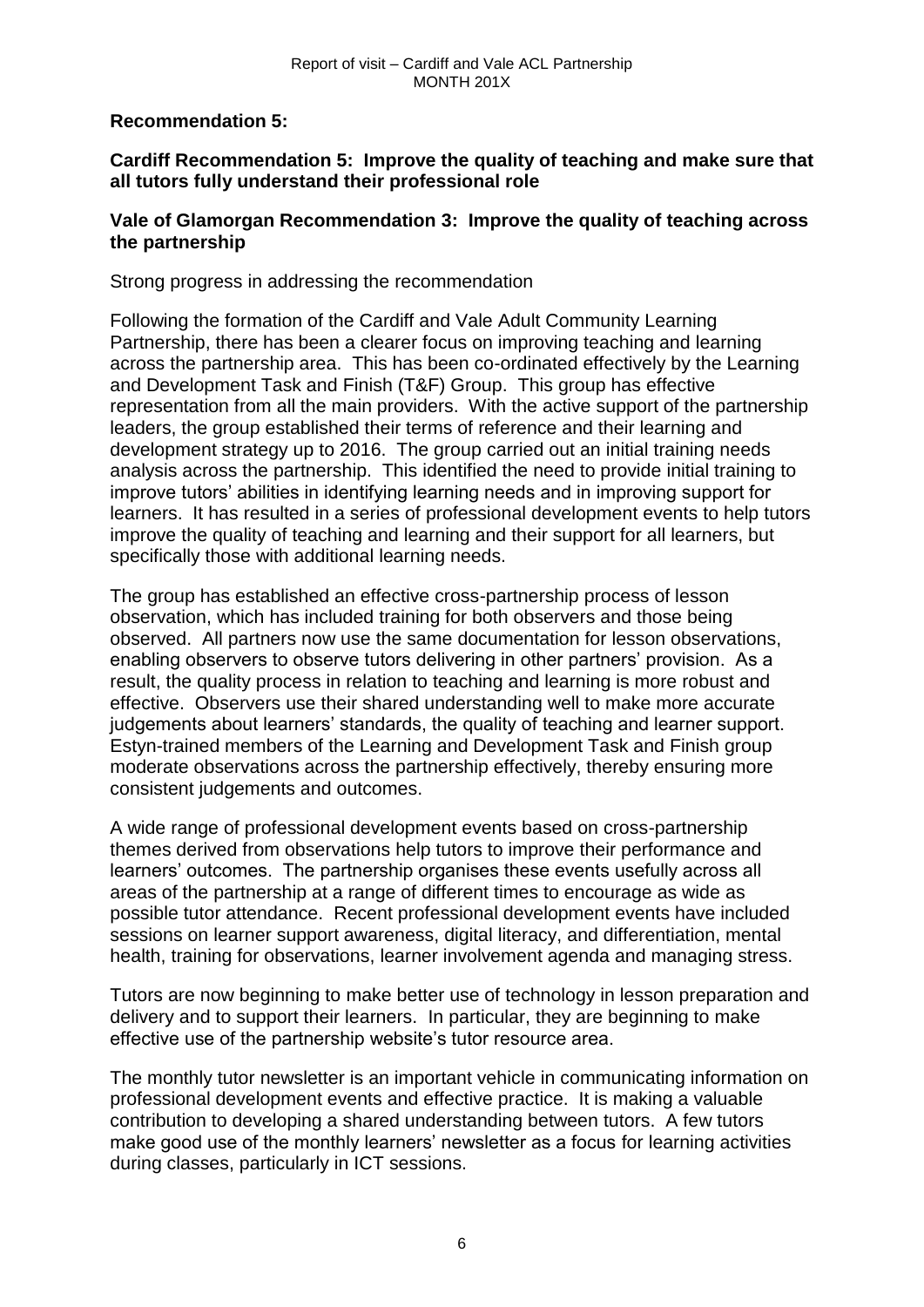Overall, the quality of teaching and learning in the sample of sessions inspectors observed is good. This represents an improvement from the observed sessions on the previous inspections.

#### **Recommendation 6:**

**Cardiff Recommendation 6: Improve the identification, early assessment and support for learners with additional learning needs and subsequent monitoring of the impact of this support** 

#### **Cardiff Recommendation 7: Improve the support available for learners with health and persona issues that hamper their progress**

Strong progress in addressing the recommendation

The partnership has taken an appropriately staged approach to improving the identification and early assessment of learners with additional learning needs, health and personal issues.

It has developed a well-articulated Learner Support Strategy 2014-2016. The strategy sets out clearly the partnership's definition of additional learning needs, its shared principles and actions for learner support. The associated action plan defines appropriately specific and time-related targets to develop a co-ordinated approach across the partnership.

The partnership has completed a useful audit of the range support available for specific learning needs across the partnership. Partnership members are now clear where they can access resources and expertise. The partnership has also reviewed the numbers of learners requesting additional support and how different members of the partnership record and track the delivery of support. These actions have allowed the partnership to have a clear overview of the number of learners needing additional support and the nature of their needs.

To help record, track and monitor learners' requests for, up-take and the impact of additional learning need support, Cardiff Council is piloting a MIS system to record and track learners with additional learning needs. The partnership intends to extend this model to the Vale Council across the partnership, if it is successful.

To ensure that tutors can assess, identify and support learners' needs confidently, the partnership has provided professional development sessions open to all tutors in the partnership. These sessions range across topics, such as dissolving barriers and enabling engagement, planning differentiated sessions, embedding essential skills and mental health awareness. The partnership has worked effectively with the college to develop tutors' understanding and skills in additional learning needs. Tutors have welcomed the training sessions and rates of attendance at training sessions have risen substantially. A new partnership website provides further useful information for tutors to access at a distance.

To identify how well tutors apply the training they receive, the partnership has included a focus on how well tutors identify and meet learners' additional needs in its observation programme. This has provided baseline data that, with data from other